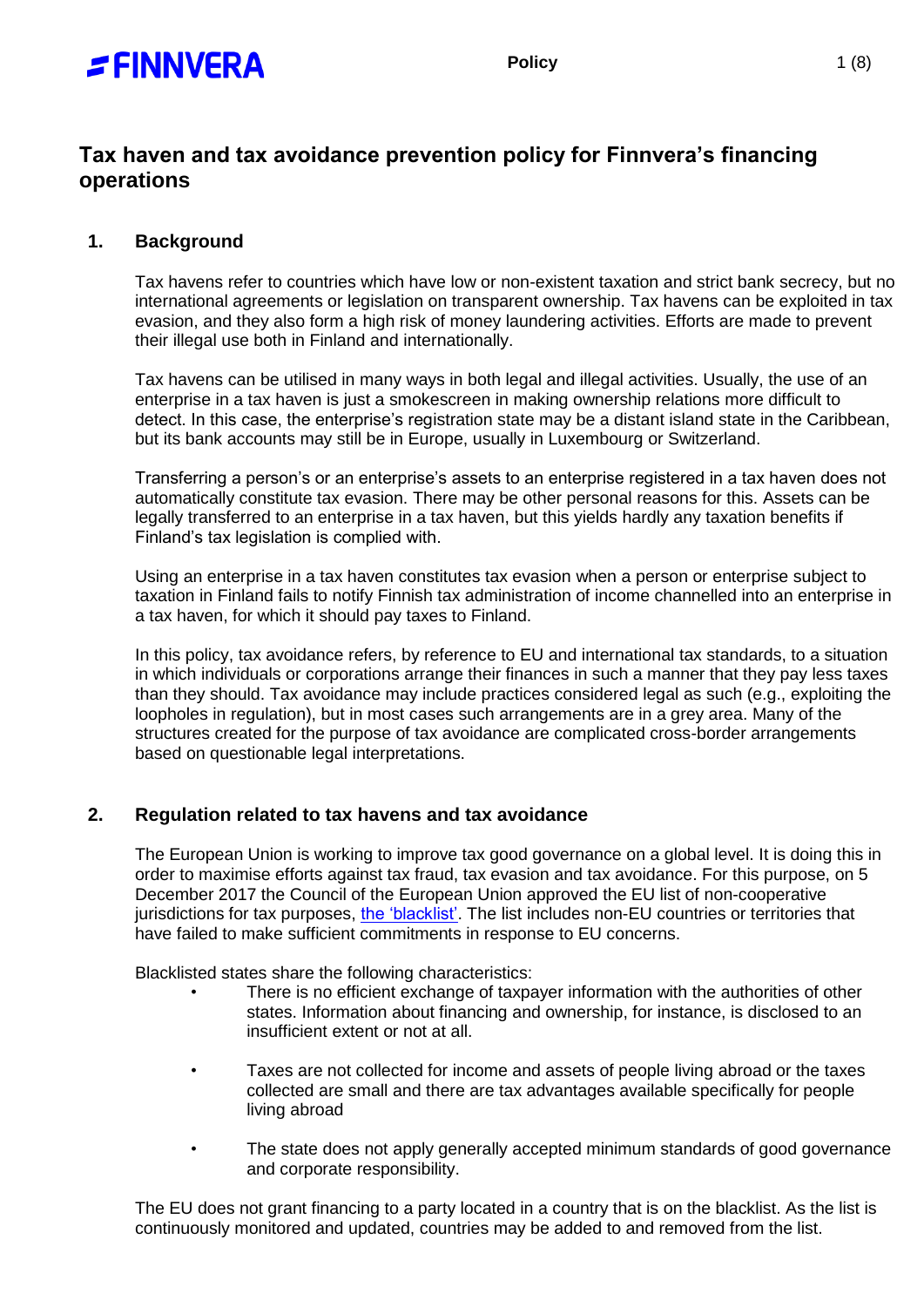

-

In addition to the blacklist, the EU has a list of countries being monitored. These countries have committed to meeting the EU's taxation-related cooperation obligations by a certain date and, consequently, are monitored by the EU. The states on the grey list are not subject to a financing prohibition but these states involve a higher risk of being added on the blacklist.

Alongside the EU, the OECD promotes global tax good governance standards and maintains its own [rating list](https://www.oecd.org/tax/transparency/exchange-of-information-on-request/ratings/) of jurisdictions regarding the transparency and exchange of information on request. The EU and the OECD act in complementary cooperation in tax matters.

When Finnvera grants an SME Guarantee in domestic financing, it utilises the European Investment Fund's COSME financing, and in the future probably also InvestEU financing.

According to the agreement related to COSME financing, the client enterprise or the bank may not be registered in a state that is on the EU's or the OECD's list of non-cooperative jurisdictions for tax purposes. Furthermore, the client enterprise must be committed to constant compliance with standards related to the prevention of terrorism, money laundering, tax fraud and shadow economy as well as legislation valid at that moment.

Acting as an EU financing intermediary requires the organisation to have rules and procedures in place for assessing the risk of tax evasion as well as a financing prohibition regarding noncooperative jurisdictions for tax purposes, as far as financial instruments supported by EU funds are concerned. Furthermore, projects financed by EU funds should not contribute to tax avoidance, by reference to EU and international standards $^1$ .

## **3. Cornerstones of Finnvera's tax haven and tax avoidance prevention policy**

Finnvera expects that its client enterprises comply with applicable tax regulations and also otherwise strive to apply good practices in tax matters by reporting and paying their taxes diligently and on time and by conducting business specifically for commercial purposes and not for tax evasion purposes.

Finnvera's role as a public provider of financing, on one hand, and as a body channelling EU funds to domestic enterprises, on the other hand, requires Finnvera to ensure that the enterprises it finances do not evade taxes with the aid of tax havens. In this, Finnvera's operations are based on the above-mentioned taxation standards created by the EU and the OECD and the so-called tax haven lists defined in these standards.

Finnvera's practical measures for implementing its tax haven and tax avoidance prevention policy include identifying tax haven connections, as defined by the EU and the OECD, in financing transactions, and requiring client enterprises to have separate tax policies or commitment declarations in these cases to ensure that the enterprise appropriately complies with tax regulation in its operations and in the financing transaction in question.

In addition, domestic enterprises applying for financing from Finnvera are required to be registered in Finland, including registrations in the appropriate Tax Administration taxpayer registers. Registration information is monitored throughout the client relationship.

<sup>&</sup>lt;sup>1</sup> For more information, see particularly: Communication from the Commission on new requirements against tax avoidance in [EU](https://ec.europa.eu/info/sites/default/files/economy-finance/c_2018_1756_en_0.pdf) [legislation governing in particular financing and investment operations, C\(2018\) 1756.](https://ec.europa.eu/info/sites/default/files/economy-finance/c_2018_1756_en_0.pdf)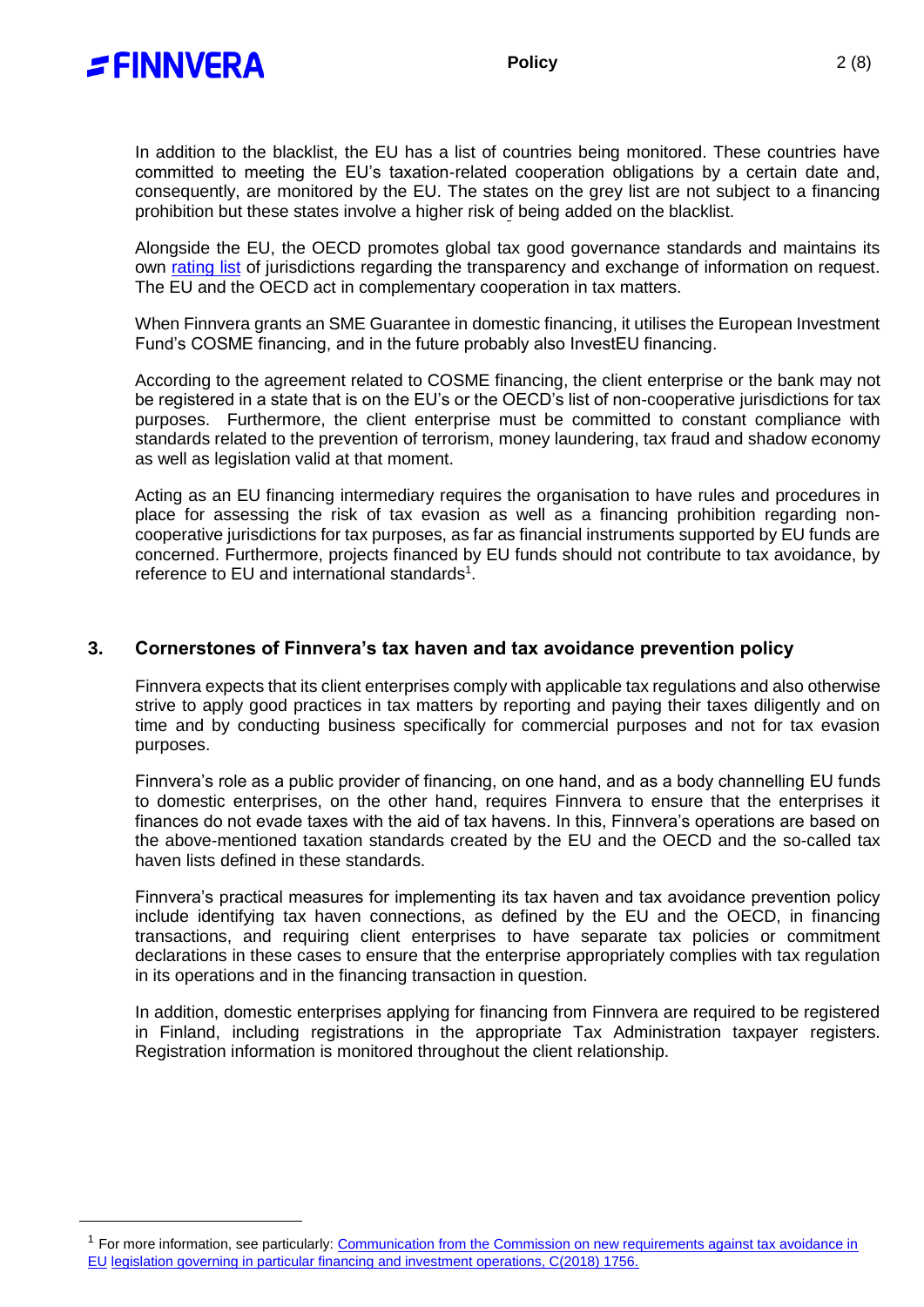

### **Policy** 3 (6)

24.9.2021

When acting as an EU financing intermediary, Finnvera implements risk-based measures to manage the risk of tax avoidance, by reference to EU and international tax standards, alongside other means of verifying that the client enterprise is appropriately taxed.

This policy confirms the guidelines and procedures of Finnvera's operating model for 'tax havens' and prevention of tax avoidance.

# **4. To which products and parties does the procedure apply?**

Finnvera's tax haven and prevention of tax avoidance policy covers Finnvera's domestic and export financing operations.

The aim of the policy is to manage tax evasion risks related to the client enterprises of Finnvera's domestic financing and the exporter enterprises of export financing.

In addition, the buyer parties involved in export financing transactions are screened for all guarantee products apart from Letter of Credit Guarantee and Bank Risk Guarantees with a term of less than two years. The purpose of this is to manage the tax evasion risk associated with the financing transaction.

#### **5. Operating process**

The process is based on three phases. In Phase 1, the KYC team is responsible for identifying tax havens. The additional measures for managing the tax avoidance risk required in projects including EU funding are the responsibility of the application processor. In phase 2, the party responsible for the assessment of policies and commitments is the compliance function. The business units are responsible for phase 3 decision-making.

#### **Phase 1: Identifying the tax haven connection and reducing the tax avoidance risk**

When processing financing applications, the following identification procedures are carried out:

- Is the ownership of a *domestic or export financing* client enterprise fully or partially in a jurisdiction that is considered non-cooperative for tax purposes according to the EU or OECD blacklist?
- Is the ownership of an *export financing buyer* fully or partially in a jurisdiction that is considered non-cooperative for tax purposes according to the EU or OECD blacklist?
- In addition, for domestic client enterprises, it is checked that the company is registered in Finland – the Tax Administration's register of taxpayers included – and that the company does not have any tax liabilities. Finnvera also ensures that, in each financing transaction, the client's payments come from the correct account as indicated by the client.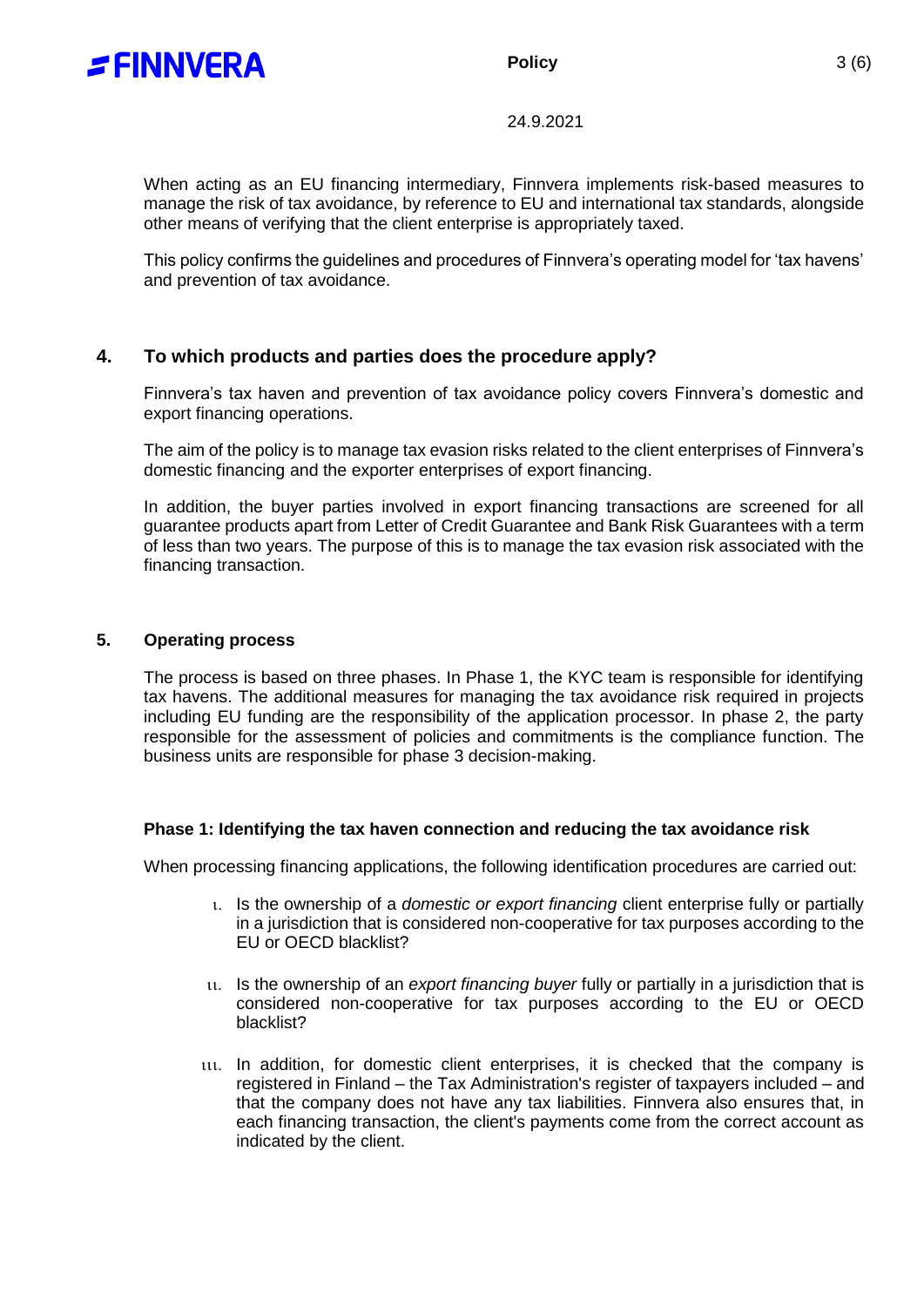

-

#### 24.9.2021

*Additional measures for managing tax avoidance risk in projects financed by EU funds*

- Finnvera verifies that the project being financed does not involve aggressive tax planning, i.e., the structure of the project has been put into place for valid commercial reasons (other than tax-related purposes), and the financial flows linked to EU funding are appropriately taxed.
- Tax avoidance risks associated with financial flows linked to EU funding are minimised by identifying the ultimate beneficial owners of the client and assessing compliance of the project structure with tax regulations to ensure that the financial flows linked to EU funding are effectively taxed.
- When assessing tax avoidance risks, particular attention is paid to general tax evasion practices, such as harmful tax systems, offshore structures or profitseeking arrangements that do not reflect the company's actual economic activity.

#### **Phase 2: The client enterprise's tax policy or tax commitment declaration**

If the ownership of a domestic or export financing client enterprise or an export financing buyer enterprise is fully or partially in a tax haven, or some other heightened tax avoidance risk has been identified in the financing transaction, in the transaction concerned, Finnvera's client enterprise will be subject to the measures described below.

Finnvera requests the client enterprise to present its tax policy and ensures that the policy includes at least the following commitments according to the OECD Guidelines for Multinational Enterprises<sup>2.</sup>

- The enterprise must comply with the applicable tax laws and the OECD Transfer Pricing Guidelines (unless the transfer pricing guidelines conflict with compulsory national regulations).
- The enterprise should not participate in business transactions, the sole or primary purpose of which is to evade or reduce taxes.
- The enterprise must promote openness towards tax authorities.

If the client enterprise lacks or does not want to present a tax policy or the tax policy does not meet the requirements of tax good governance standards listed above, the client enterprise must provide a written tax commitment declaration of its compliance with the above requirements. (For commitment sample, see annex 1).

Each check of a client enterprise's tax policy or an enterprise's commitment declaration is valid for one (1) year. After this, a new check of the tax policy must be conducted or a new commitment declaration must be provided if the enterprise applies for financing from Finnvera and, in accordance with the policy presented, a link to a tax haven jurisdiction is associated with the project or other heightened tax avoidance risk is identified.

<sup>&</sup>lt;sup>2</sup> OECD Guidelines for Multinational Enterprises 2011 Edition.<http://mneguidelines.oecd.org/guidelines/>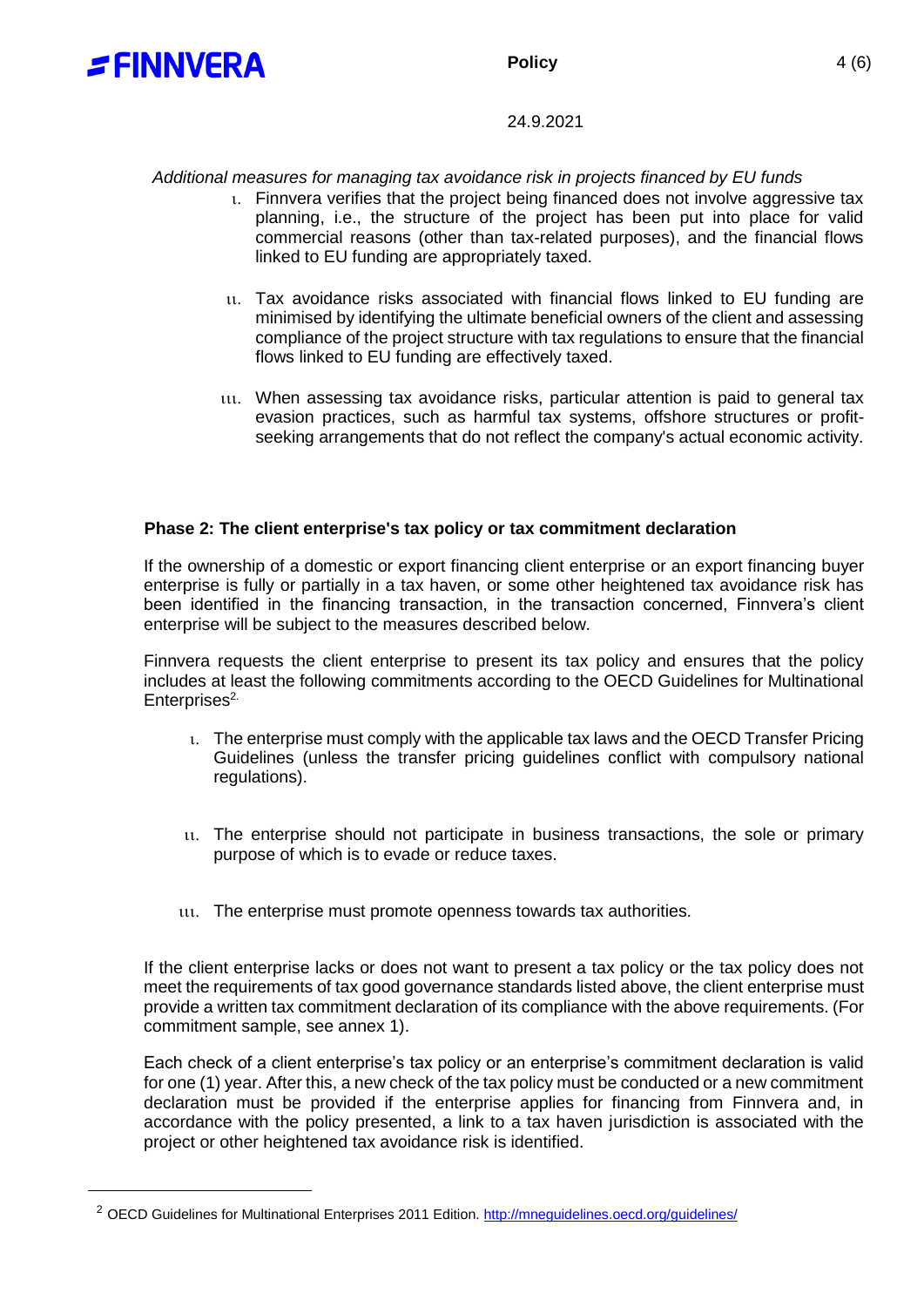

**Policy** 5 (6)

24.9.2021

### **Phase 3: Decision-making**

Finnvera does not grant financing to an enterprise subject to a high risk of tax fraud or tax evasion.

Therefore, Finnvera does not grant financing to Finnish enterprises if they are not registered in Finland and they have not been entered into the Finnish Tax Administration's taxpayer registers.

Furthermore, Finnvera cannot grant financing if at least half of the ownership of the domestic enterprise applying for financing is in a jurisdiction blacklisted by the EU.

If a part, but less than half, of the ownership of a Finnish enterprise is in a jurisdiction blacklisted by the EU, the condition for Finnvera's financing is that the company provide a more detailed statement on the location of the ownership. This statement must verify that there is nothing in the relations between the enterprise being financed and the company located in a blacklisted country that would indicate money laundering, terrorist financing or tax evasion.

When financing provided by Finnvera includes EU funding, Finnvera cannot grant financing to a company if its ownership is partly or wholly in a jurisdiction blacklisted by the EU.

Furthermore, when channelling EU financing, Finnvera must not finance projects that have been structured to contribute to tax avoidance, by reference to EU and international standards.

It may also be an indication of tax evasion risk if the ownership of the client enterprise, the export financing client enterprise or financing transaction buyer is in a state that is considered noncooperative in tax matters according to the EU or OECD blacklist and the client enterprise refuses to provide a tax commitment declaration or does not have a separate tax policy. Furthermore, discussions between Finnvera and the client enterprise may give a justified reason for considering there to be a significant risk that the client enterprise does not meet the regulatory taxation requirements.

In addition, Finnvera must take into account the more specific contractual obligations set for EU financing, if any, in its decision-making related to the risk of tax evasion.

If the client enterprise's tax policy meets Finnvera's requirements or if the enterprise provides the above-mentioned written commitment declaration, the financing decision can be made on the same decision-making level as usually. In other cases, the financing decision must be made higher up in the decision-making chain.